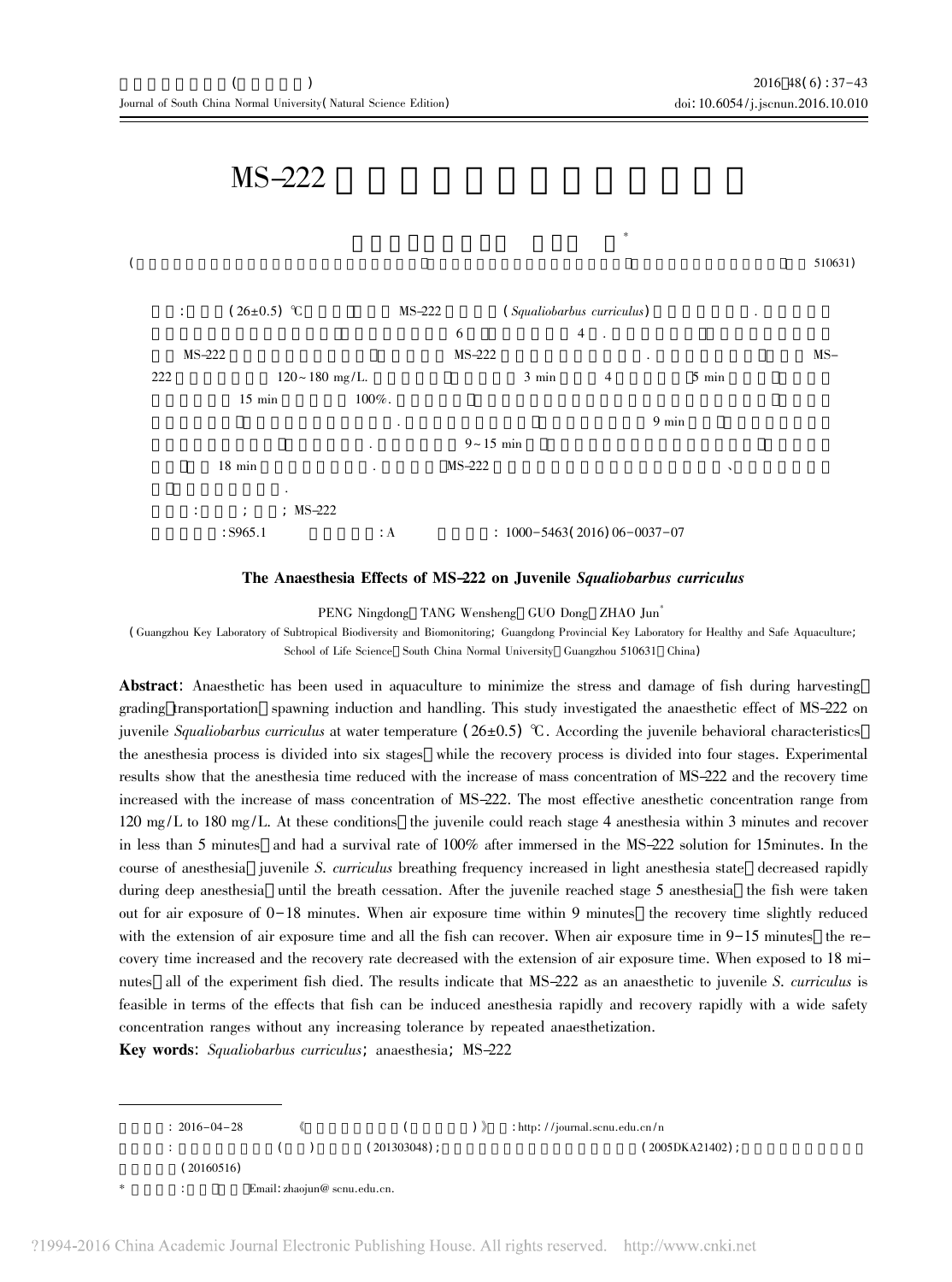| 38                          |                                                       | $\overline{(\ }$     | $\lambda$          |                    |                     | $48\,$           |
|-----------------------------|-------------------------------------------------------|----------------------|--------------------|--------------------|---------------------|------------------|
|                             | (Squaliobarbus curriculus)                            |                      | MS-222             |                    |                     | $MS-$            |
| (Cypriniformes),            | $\left(\right.$ Cyprinidae)                           | 222                  |                    |                    |                     |                  |
| (Leuciscinae),              | (Squaliobarbus)                                       |                      |                    |                    |                     |                  |
|                             |                                                       |                      | MS-222             |                    |                     |                  |
|                             |                                                       |                      |                    |                    |                     |                  |
|                             |                                                       |                      |                    |                    |                     |                  |
|                             |                                                       | 1                    |                    |                    |                     |                  |
|                             |                                                       |                      |                    |                    |                     |                  |
|                             | $\overline{2}$ .                                      | 1.1                  |                    |                    |                     |                  |
|                             |                                                       |                      |                    |                    | $(8.80 \pm 2.40)$ g |                  |
|                             |                                                       | $(8.94 \pm 1.72)$ cm |                    |                    |                     |                  |
| 30                          | MS-222                                                | 1 d.                 |                    |                    | 23、15、17 cm. MS-    |                  |
|                             |                                                       | 222                  |                    | MS-222             | $\geq 98\%$ .       |                  |
|                             | 3                                                     |                      |                    | NaHCO <sub>3</sub> | pH                  | $7.0-$           |
| (FDA)                       | MS-222                                                | 7.5                  |                    | 24 h               |                     |                  |
| $4$ . MS-222                |                                                       |                      | $(26\pm0.5)$ °C    |                    |                     | $\geq 5$ mg/L pH |
|                             | (Acipenser schrenckii)                                | $(7.5 \pm 0.5)$ .    |                    |                    |                     |                  |
|                             | $(Acipenser \ sinensis)$ <sup>5</sup> , $(Leptobotia$ | 1.2                  |                    |                    |                     |                  |
| elongate) $\frac{6}{3}$     | (Cynoglossus semilaevis                               | 1.2.1                |                    |                    |                     | 5                |
| Günther) $\frac{7}{2}$      | $(Pagrusmajor)^{-8}$ , $(Acipenser)$                  |                      | $90 \text{ mg/L}$  | MS-222             |                     |                  |
| ruthenus) $9\sqrt{ }$       | ( <i>Danio rerio</i> )<br><i>(Poecilia</i> )          |                      |                    |                    |                     |                  |
| $reticulata)$ <sup>10</sup> | $MS-222$                                              |                      |                    | 3 7                |                     |                  |
| MS-222                      |                                                       |                      | 2.<br>$\mathbf{1}$ |                    |                     |                  |
|                             |                                                       |                      |                    |                    |                     |                  |
|                             | $\mathbf{1}$                                          |                      |                    |                    |                     |                  |

Table 1 Induction stages of MS-222 on juvenile Squaliobarbus curriculus

| $\overline{0}$                                      | $\bullet$                    |
|-----------------------------------------------------|------------------------------|
|                                                     |                              |
| $\mathfrak{D}$                                      |                              |
| 3                                                   |                              |
|                                                     |                              |
| 5                                                   |                              |
| 6                                                   |                              |
|                                                     |                              |
| $\overline{2}$                                      |                              |
| Table 2<br>Recovery stages of MS-222 on juvenile    | $\lambda$                    |
| Squaliobarbus curriculus                            | 10, 20,                      |
|                                                     | $40,60,90,120$ mg/L<br>6     |
| $\bullet$                                           | 24 h<br>5                    |
| Ш                                                   |                              |
| $\epsilon\epsilon$<br>"<br>$\rm I\hspace{-0.04cm}I$ |                              |
| $\mathbb{N}$                                        | 1.2.3                        |
| $\bullet$                                           | 30,60,90,120,150,180,210,240 |
| 1.2.2                                               | MS-222<br>mg/L<br>8          |
|                                                     | 5<br>3                       |

?1994-2016 China Academic Journal Electronic Publishing House. All rights reserved. http://www.cnki.net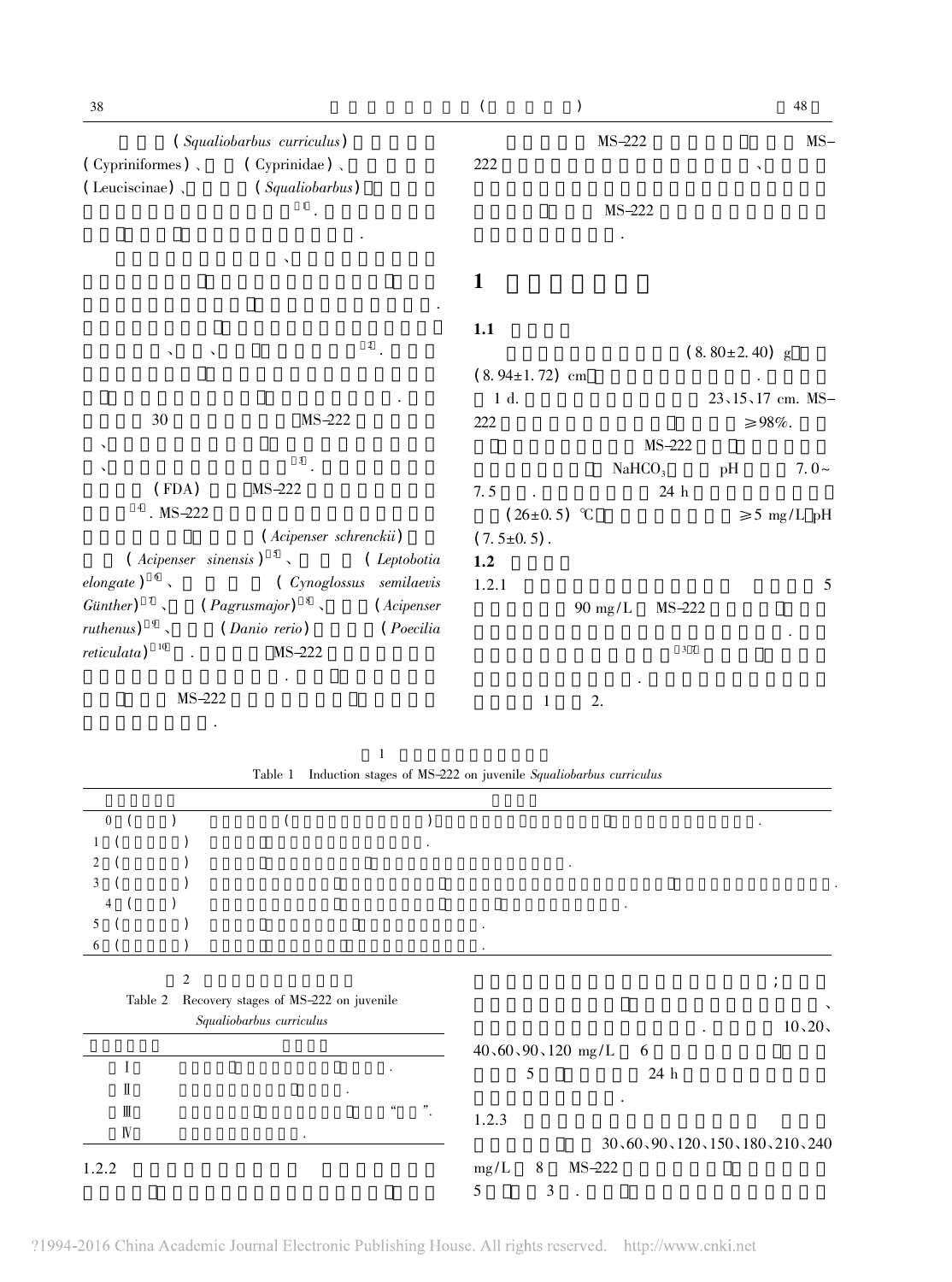| 6              |                                     | $: MS-222$                   |                                                 | 39                                                                                                               |  |  |  |
|----------------|-------------------------------------|------------------------------|-------------------------------------------------|------------------------------------------------------------------------------------------------------------------|--|--|--|
| $\overline{4}$ | $\cdot$                             | $\overline{4}$               | 10 <sub>s</sub>                                 |                                                                                                                  |  |  |  |
|                |                                     |                              | $1$ min                                         |                                                                                                                  |  |  |  |
| 11             |                                     |                              |                                                 |                                                                                                                  |  |  |  |
| $: 3$ min      | $5$ min                             |                              |                                                 |                                                                                                                  |  |  |  |
| $15$ min       | 100%.                               |                              | $0.5$ , $1$ , $3$ , $5$ , $8$ , $12$ , $16$ min |                                                                                                                  |  |  |  |
| 1.2.4          |                                     |                              | 1.2.6                                           | <b>SPSS</b><br>Excel                                                                                             |  |  |  |
|                |                                     | 150                          | 17.0                                            |                                                                                                                  |  |  |  |
| mg/L<br>MS-222 |                                     | 5                            |                                                 |                                                                                                                  |  |  |  |
|                |                                     |                              | $\overline{2}$                                  |                                                                                                                  |  |  |  |
|                |                                     | $0, 3, 6, 9, 12, 15, 18$ min |                                                 |                                                                                                                  |  |  |  |
|                |                                     | 5<br>$\sim$                  | 2.1                                             |                                                                                                                  |  |  |  |
| 1.2.5          |                                     | 60, 90, 120, 150             | MS-222                                          | $90 \text{ mg/L}$                                                                                                |  |  |  |
| mg/L<br>4      |                                     | 5                            |                                                 |                                                                                                                  |  |  |  |
| 5              |                                     |                              | $\mathfrak{Z}$<br>4.                            |                                                                                                                  |  |  |  |
|                | $\overline{7}$                      |                              |                                                 |                                                                                                                  |  |  |  |
|                | $\mathfrak{Z}$<br>$90 \text{ mg/L}$ | MS-222                       |                                                 |                                                                                                                  |  |  |  |
| Table 3        |                                     |                              |                                                 | The time and behavioral expression of induction stages on juvenile Squaliobarbus curriculus under 90 mg/L MS-222 |  |  |  |

| t/s                |        |  |         |           |   |  |
|--------------------|--------|--|---------|-----------|---|--|
| $2.6 \pm 0.55$     |        |  |         | $\bullet$ |   |  |
| $60 \pm 6.82$      | ി<br>∠ |  |         |           | ٠ |  |
| $210 \pm 11.38$    |        |  |         |           |   |  |
| $495.2 \pm 17.28$  | 4      |  | $\cdot$ |           |   |  |
| $1079.8 \pm 26.45$ | ৲      |  |         | $\cdot$   |   |  |
| $1499.6 \pm 30.15$ | h      |  |         |           |   |  |

|  | $90 \text{ mg/L}$ | $MS-222$ |
|--|-------------------|----------|
|--|-------------------|----------|

| $8 + 2.55$<br>$19.8 \pm 4.09$<br>Π<br>$35.8 \pm 4.82$<br>Ⅲ<br>$61.6 \pm 7.83$<br>${\rm I\!V}$<br>MS-222<br>2.2<br>24 h<br>6<br>5<br>$MS-222$<br>$1$ );<br>MS-222<br>4<br>€<br>麻醉分期<br>$\boldsymbol{0}$<br>$10 \text{ mg/L}$<br>3<br>MS-222<br>$20 \text{ mg/L}$<br>$\cdot$<br>$\overline{2}$<br>$\theta$<br>1<br>$\mathbf{1}$<br>MS-222<br>$\bf{0}$<br>$40 \text{ mg/L}$<br>$\overline{2}$<br>40<br>60<br>80<br>100<br>20<br>120<br>$\Omega$<br>$\rho$ (MS-222)/(mg·L <sup>-1</sup> )<br>3<br>MS-222<br>$60 \text{ mg/L}$<br>MS-222<br>6<br>$\mathbf{1}$<br>MS-222<br>4<br>$\cdot$<br>Final stage of fish anaesthesia under six different MS-<br>Figure 1<br>$90 \text{ mg/L}$<br>5<br>6<br>222 concentrations<br>MS-222<br>$120 \text{ mg/L}$<br>$\cdot$ | t/s |  |  |  |  |
|-----------------------------------------------------------------------------------------------------------------------------------------------------------------------------------------------------------------------------------------------------------------------------------------------------------------------------------------------------------------------------------------------------------------------------------------------------------------------------------------------------------------------------------------------------------------------------------------------------------------------------------------------------------------------------------------------------------------------------------------------------------|-----|--|--|--|--|
|                                                                                                                                                                                                                                                                                                                                                                                                                                                                                                                                                                                                                                                                                                                                                           |     |  |  |  |  |
|                                                                                                                                                                                                                                                                                                                                                                                                                                                                                                                                                                                                                                                                                                                                                           |     |  |  |  |  |
|                                                                                                                                                                                                                                                                                                                                                                                                                                                                                                                                                                                                                                                                                                                                                           |     |  |  |  |  |
|                                                                                                                                                                                                                                                                                                                                                                                                                                                                                                                                                                                                                                                                                                                                                           |     |  |  |  |  |
|                                                                                                                                                                                                                                                                                                                                                                                                                                                                                                                                                                                                                                                                                                                                                           |     |  |  |  |  |
|                                                                                                                                                                                                                                                                                                                                                                                                                                                                                                                                                                                                                                                                                                                                                           |     |  |  |  |  |
|                                                                                                                                                                                                                                                                                                                                                                                                                                                                                                                                                                                                                                                                                                                                                           |     |  |  |  |  |
|                                                                                                                                                                                                                                                                                                                                                                                                                                                                                                                                                                                                                                                                                                                                                           |     |  |  |  |  |
|                                                                                                                                                                                                                                                                                                                                                                                                                                                                                                                                                                                                                                                                                                                                                           |     |  |  |  |  |
|                                                                                                                                                                                                                                                                                                                                                                                                                                                                                                                                                                                                                                                                                                                                                           |     |  |  |  |  |
|                                                                                                                                                                                                                                                                                                                                                                                                                                                                                                                                                                                                                                                                                                                                                           |     |  |  |  |  |
|                                                                                                                                                                                                                                                                                                                                                                                                                                                                                                                                                                                                                                                                                                                                                           |     |  |  |  |  |
|                                                                                                                                                                                                                                                                                                                                                                                                                                                                                                                                                                                                                                                                                                                                                           |     |  |  |  |  |
|                                                                                                                                                                                                                                                                                                                                                                                                                                                                                                                                                                                                                                                                                                                                                           |     |  |  |  |  |
|                                                                                                                                                                                                                                                                                                                                                                                                                                                                                                                                                                                                                                                                                                                                                           |     |  |  |  |  |
|                                                                                                                                                                                                                                                                                                                                                                                                                                                                                                                                                                                                                                                                                                                                                           |     |  |  |  |  |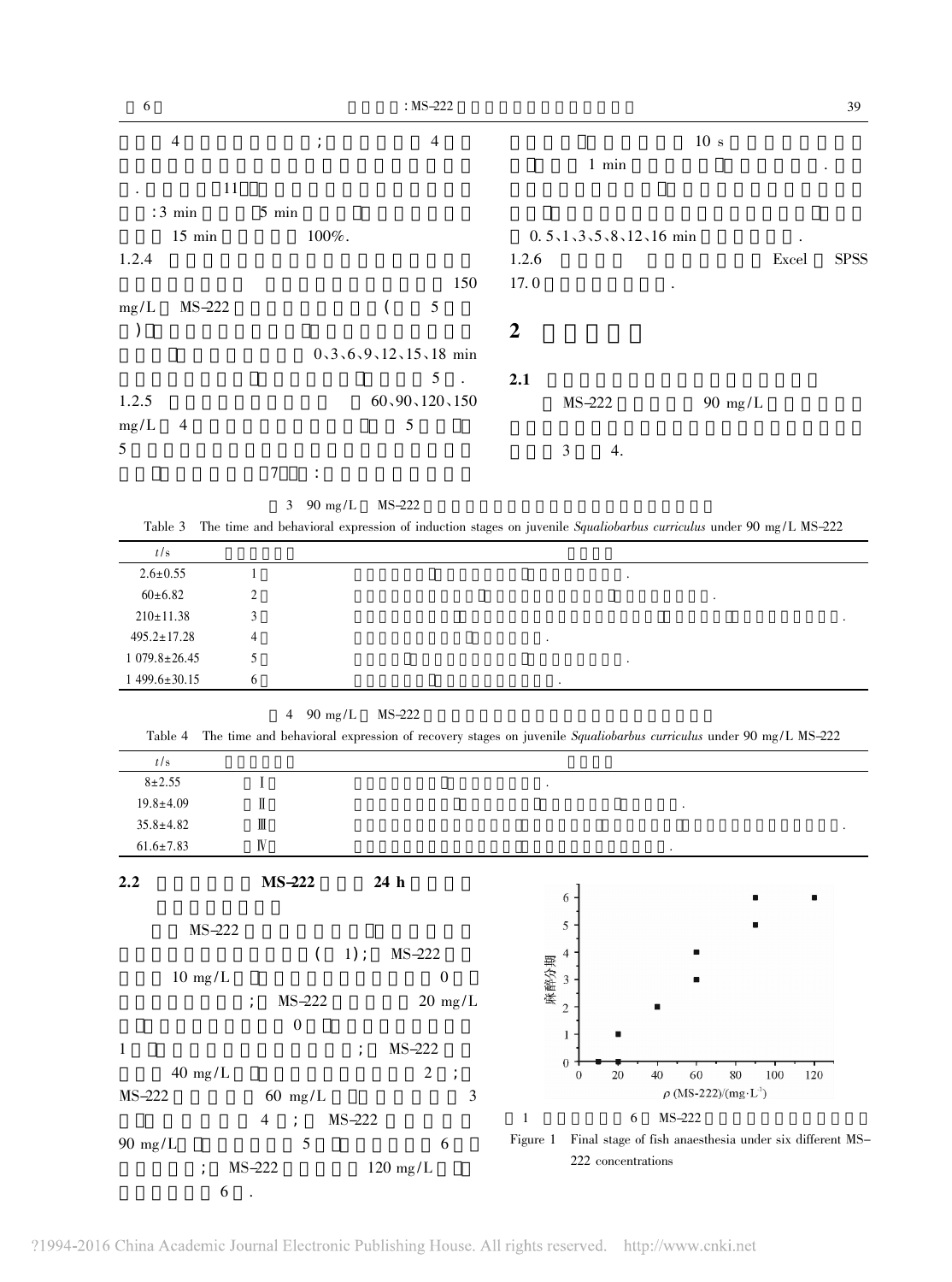



Figure 2 Induction time recovery time and survival rate after soaking 15 minutes of juvenile Squaliobarbus curriculus in different concentrations



# $\mathcal{E}$  $9 \sim 15$  min





 $\theta$ 

 $\theta$ 

 $\overline{\mathbf{3}}$ 

 $\overline{(\ }$ 



9

 $t_{\text{me}}/\text{min}$ 

6

 $4)$ 

$$
2.5
$$
\n
$$
(60 \text{ mg/L})
$$

 $90 \sim 150$  mg/L

15

12

MS-222



 $0.5 - 3$  min  $: (1)$  $(P>0.05)$  $150$  mg/L ; 150  $mg/L$ 

 $3$  min

 $\theta$ 

 $18$ 

 $48\,$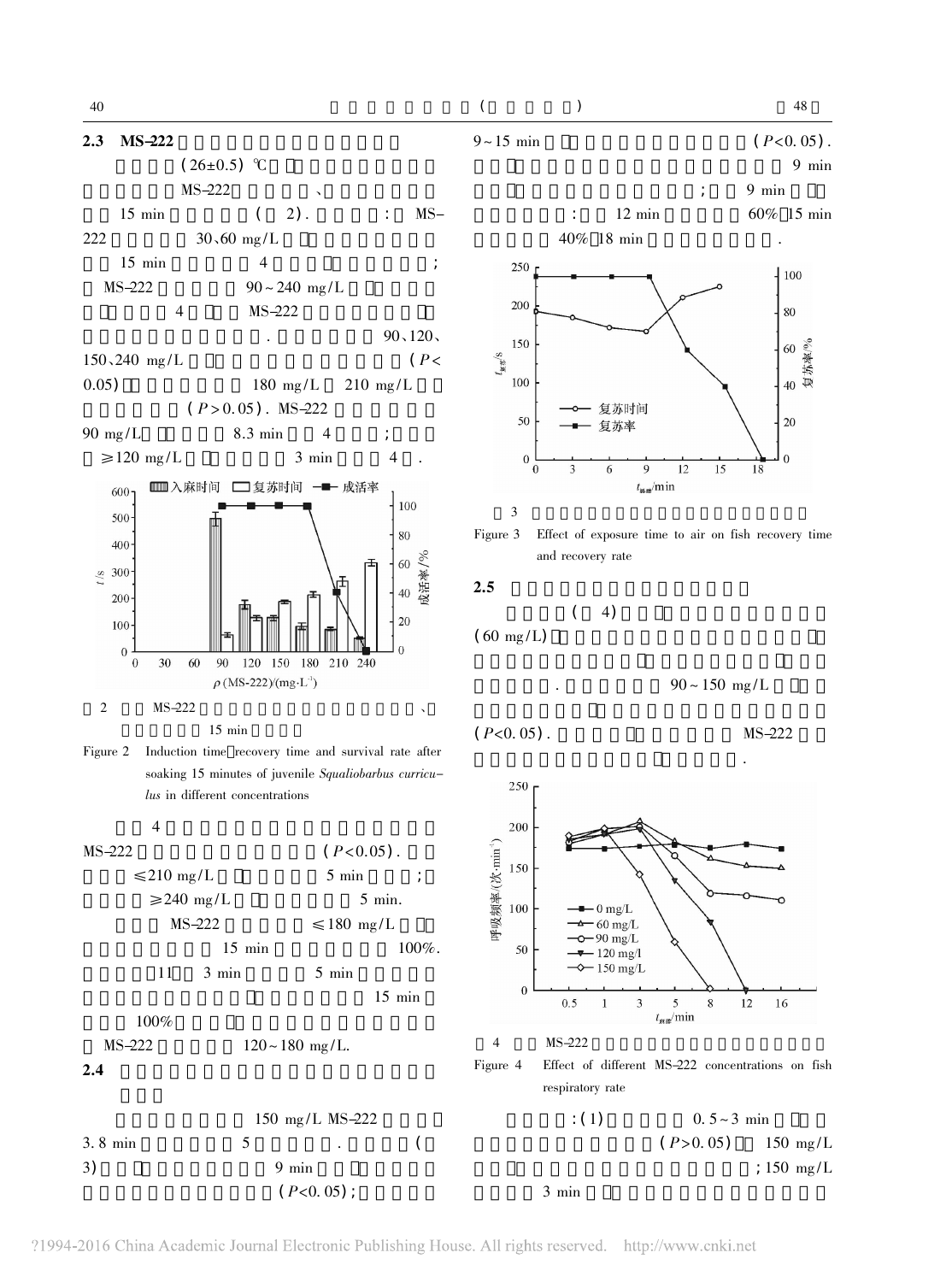| $\sqrt{6}$                |                    |                                  |                    | $: MS-222$              |                      |                 |                       |                    |                | $41\,$               |
|---------------------------|--------------------|----------------------------------|--------------------|-------------------------|----------------------|-----------------|-----------------------|--------------------|----------------|----------------------|
|                           | $8 \text{ min}$    |                                  |                    | $\boldsymbol{0}$        | (                    |                 | $\mathcal{C}$         | $\left($           | $\mathbf{p}$ H | $\ddot{\phantom{1}}$ |
|                           | (2)                | $5 \text{ min}$                  | $90,120$ mg/L      |                         | )                    |                 |                       |                    |                |                      |
|                           |                    |                                  |                    | $120 \text{ mg/L}$      |                      |                 |                       |                    |                | . MARK-              |
|                           |                    | $12 \text{ min}$                 | $\boldsymbol{0}$   | (3)                     | $\operatorname{ING}$ |                 | $MEYER$ <sup>11</sup> | $\checkmark$       |                |                      |
|                           | $8\,\,\rm{min}$    | $60 \text{ mg/L}$                |                    |                         |                      |                 |                       |                    |                |                      |
|                           |                    | ; $60,90$ mg/L                   |                    |                         |                      |                 |                       |                    |                |                      |
| $16$ min                  |                    |                                  |                    | $\overline{0}$ .        |                      | $3 \text{ min}$ |                       | $5$ min            |                | $1\,$ h              |
| 3                         |                    |                                  |                    |                         |                      |                 |                       | $4 - 10$           |                |                      |
|                           |                    |                                  |                    |                         |                      |                 |                       | $: 3 \text{ min}$  |                | $5$ min              |
| 3.1                       | MS-222             |                                  |                    |                         |                      |                 | $15 \ \mathrm{min}$   | $100\%.$           |                | 15                   |
|                           | MS-222             |                                  |                    | pH                      | min                  |                 |                       |                    |                |                      |
| 12                        |                    | MS-222                           |                    |                         |                      |                 |                       |                    |                |                      |
| NaOH                      | NaHCO <sub>3</sub> |                                  |                    | $\mathrm{pH}$ $^{13}$ . |                      |                 |                       |                    |                |                      |
|                           | MS-222             |                                  | $10 - 240$ mg/L    |                         |                      |                 |                       |                    |                | $10\,$               |
|                           |                    |                                  | NaHCO <sub>3</sub> | pH                      |                      |                 |                       | $(26\pm0.5)$ °C    | MS-222         |                      |
|                           | $7.0 - 7.5$        |                                  |                    |                         |                      |                 | $(8.80 \pm 2.40)$ g   |                    |                |                      |
| 3.2                       | MS-222             |                                  |                    |                         |                      |                 | $120 - 180$ mg/L      |                    |                |                      |
|                           |                    |                                  |                    |                         |                      |                 |                       |                    |                |                      |
| $\boldsymbol{\checkmark}$ | $\checkmark$       |                                  | $14 - 16$          | $MS-222$                |                      |                 |                       | MS-222             | 13             |                      |
|                           | $\checkmark$       |                                  |                    |                         | MS-222               |                 | $\checkmark$          |                    |                |                      |
| $\colon$ (1)              |                    |                                  |                    |                         |                      |                 |                       | $5)$ .<br>$\left($ |                |                      |
| (FDA)                     |                    | MS-222                           |                    | $21\,$ d                |                      | MS-222          |                       |                    |                |                      |
|                           |                    | $^{\scriptscriptstyle 17}$ . (2) | MS-222             |                         |                      |                 |                       |                    |                |                      |
|                           |                    |                                  |                    |                         |                      |                 |                       |                    | $\checkmark$   |                      |
|                           | $2$ . (3) MS-222   |                                  |                    |                         |                      |                 | $MS-222$              |                    |                |                      |
|                           | MS-222             |                                  |                    |                         |                      |                 |                       |                    |                |                      |
| $\bullet$                 |                    |                                  |                    |                         |                      |                 | MS-222                |                    |                |                      |

5 MS-222 Table 5  $\;$  Effective concentration of MS–222 on test fish

 $\ddot{\phantom{a}}$ 

|     |                                  | $\int C$       |                 |                         |                    | $/(\text{mg} \cdot \text{L}^{-1})$ |          |
|-----|----------------------------------|----------------|-----------------|-------------------------|--------------------|------------------------------------|----------|
|     | (Tilapia buttikoferi)            | $26.5 \pm 0.2$ |                 | $13.5$ g.               |                    | $110 - 190$                        | 18       |
|     | (Acipenser sinensis)             | $16 - 18$      |                 | $173 \text{ cm}$        | $30 \text{ kg}$ .  | $80 - 100$                         | 5        |
|     | (Acipenser schrenckii)           | $16 - 18$      |                 | $37.6 \text{ cm}$       | $0.195$ kg.        | $90 - 110$                         | 5        |
|     | (Siniperca chuatsi)              | $13 - 14$      |                 | $25 \sim 30 \text{ cm}$ | $450 \sim 550$ g.  | $200 - 220$                        | 19       |
|     | (Cynoglossus semilaevis Günther) | $23 \pm 0.2$   |                 | $25 - 40$ cm            | $300 \sim 1500$ g. | $120 - 210$                        | 7        |
|     | (Ictalurus punctatus)            | 26             |                 | $100$ g.                |                    | $100 - 160$                        | 20       |
|     | (Rhinogobio ventralis)           | $14 - 15$      |                 | $10.5 \text{ cm}$       | 13.6 g.            | $80 - 140$                         | 21       |
| 3.3 |                                  |                |                 |                         |                    |                                    | $MS-222$ |
|     |                                  | 5              |                 |                         |                    | (Tilapia Buttikoferi)              | 18       |
|     | $\leq 9$ min                     |                |                 | $MS-222$                |                    | (Rhinogobio Ventralis)             |          |
|     | ٠                                |                | $9 \sim 15$ min | 21                      |                    |                                    | $MS-222$ |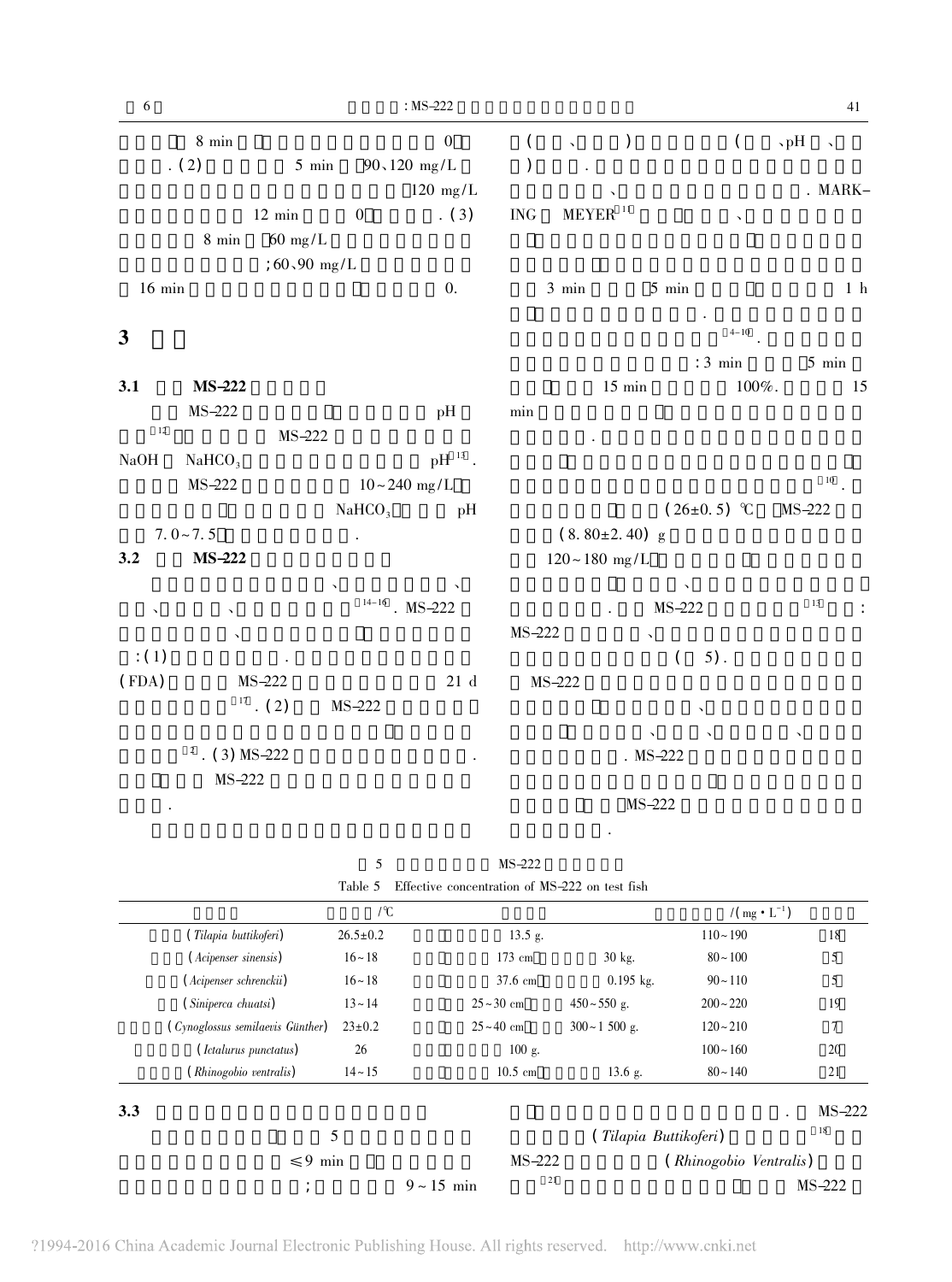

thetic for cod (Gadus morhua) in comparison with benzocaine MS-222 chlorobutanol and phenoxyethanol J. Aquaculture 1989 83(1/2): 89-94.  $MS-222$  ${\bf J}$  .

 $\overline{(\ }$ 

 $\lambda$ 

 $2007(5): 21-25.$ 

TIAN J Y WANG J S WAN J Y et al. Effects of different MS-222 treatments of anesthesia on Acipenser schrenckii and Acipenser sinensis J . Journal of Hydroecology 2011  $(5): 87 - 90.$ 

### $MS-222$

 $2014(5): 47-51.$ 

ZHANG J M GUO B F YUAN T et al. Anesthetic effects of MS-222 on elongate loach Leptobotia elongata J. Chinese Journal of Fisheries  $2014(5)$ : 87-90.

#### $MS-222$

 ${\bf J}$  .  $2008(1): 92 - 99.$ LIU C L CHEN S Q HE L et al. Effects of MS-222 as an anaesthetic on adult Cynoglossus semilaevis Günther J. Journal of Fishery Sciences of China 2008(1): 92-99.

- OIKAWA S TAKEDA T ITAZAWA Y. Scale effects of MS-222 on a marine teleost porgy Pagrus major J. Aquaculture 1994 121(4): 369-379.
- BISHKOUL G R HALIMI M NOROUSTA R et al. The anesthetic effects of MS-222 (tricaine methanesulfonate) on some hematological parameters of sterlet Acipenser ru*thenus*  $J$ . Comparative Clinical Pathology 2015 1(24):
- 10 CHAMBEL J PINHO R PEDROSA R et al. The efficacy of MS-222 as anaesthetic agent in four freshwater aquarium fish species J. Aquaculture Research 2013  $46(7)$ :
- 11 MARKING L L MEYER F P. Are batter anesthetics needed in fisheries? J. Fisheries  $1985$   $10(6)$ : 2-5.
- OHR E A. Tricaine methanesulfonate I. pH and its effects on anesthetic potency J . Comparative Biochemistry and Physiology 1976 54(1): 13-17.
- 13 COYLE S D DURBOROW R M JINN R H et al. Comparison of efficacy of five anesthetics in Goldlined sea bream Sparus sarba J . Acta Zoologica Taiwanica 1998  $9(1): 35 - 41.$
- 14 TREVES-BROWN K M. Applied fish pharmacology M . Dordrecht: Kluwer Academic Publishers 2000: 328.

15 MARŠIĆ-LUČIĆ J MLADINEO I TUDOR M. Compara-

48